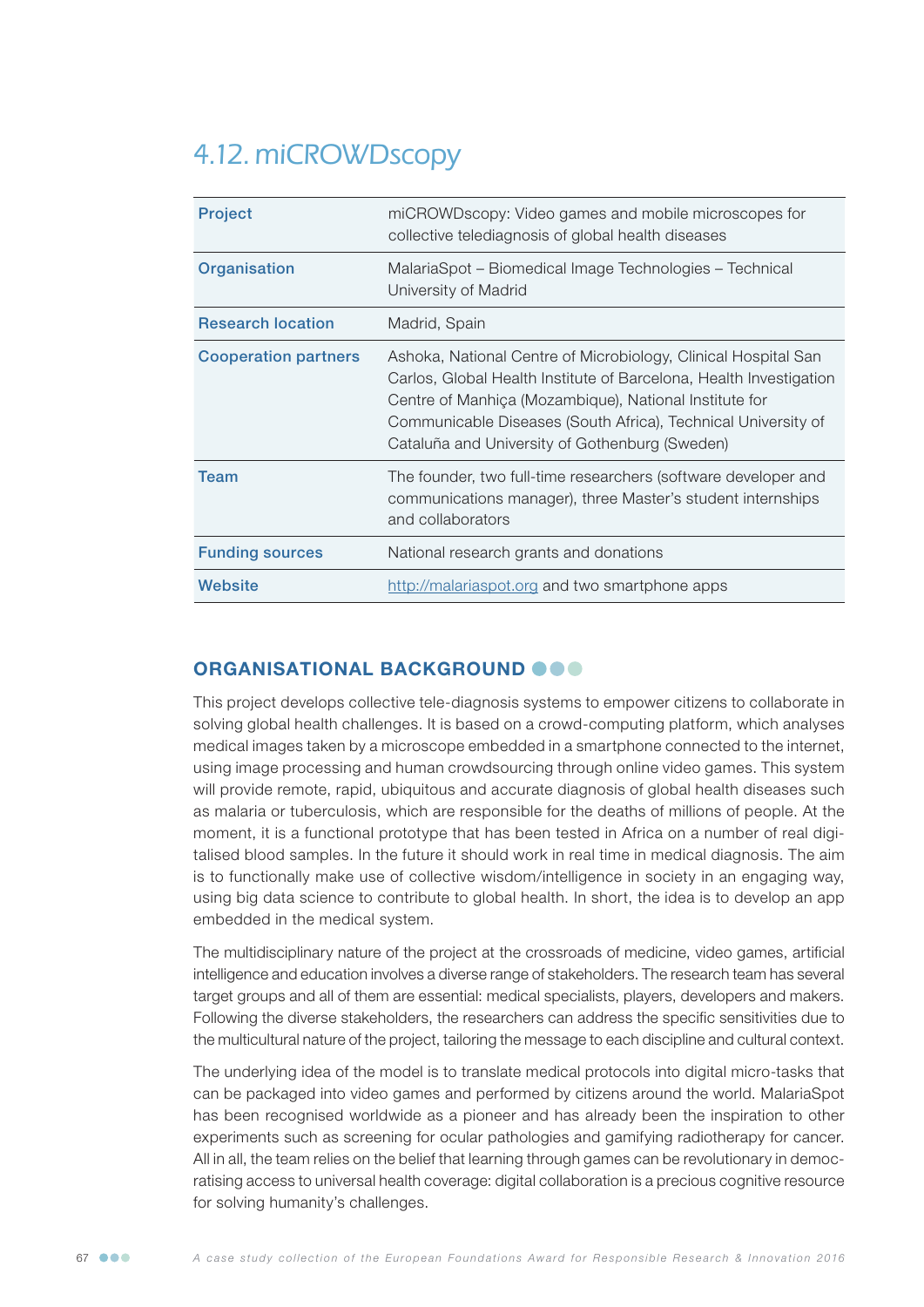

### **FUNDING OOO**

Over the past four years a number of research grants and donations have been obtained, allowing the maintenance of a staff of two, internships, travel and software/hardware resources. At present, however, the team is struggling to find sustainable funding. Many collaborators also contribute voluntarily and/or as part of their job.

## PROBLEM BEING ADDRESSED @@@

This project intends to initiate the era of crowd diagnostics by connecting a global network of mobile microscopes and citizen diagnosers. The research team is designing open-source crowd-computing tools for image analysis and an open 3D-printed microscope-in-a-smartphone, which are extremely portable and low-cost, tailored to different global health pathologies. The practical implementation of the project is to develop a low-cost solution which is able to provide rapid and accurate diagnosis of malaria and tuberculosis, leveraging crowd computing, mobile microscopy and the efforts of global citizen diagnosers: non-medical specialists connected to the internet contributing to the diagnosis while playing a game. Such a solution can help to provide access to a diagnosis in rural areas where appropriate facilities and capacities are not available, uncovering the burden of the disease and permitting optimisation of treatments and eradication programs. Players of all ages will learn and become part of a global task force of disease hunters.

The idea behind the project was initiated in 2012, starting from the combined perspectives of global health problems, the potential of big data and the fact that everyone has a mobile device (i.e. the collective power of society using the device) to help diagnose diseases (initially malaria and now also tuberculosis). At first the project team started with a pilot game (shooting malaria parasites in pictures) using images of real blood samples. With the idea of collaborative intelligence, a team of doctors and medical specialists from South Africa and programmers in Spain were involved in developing the prototype. Very quickly 10,000 people began playing it in over hundred countries. Interestingly, the gamers were as good at spotting malaria as professional microscopy specialists.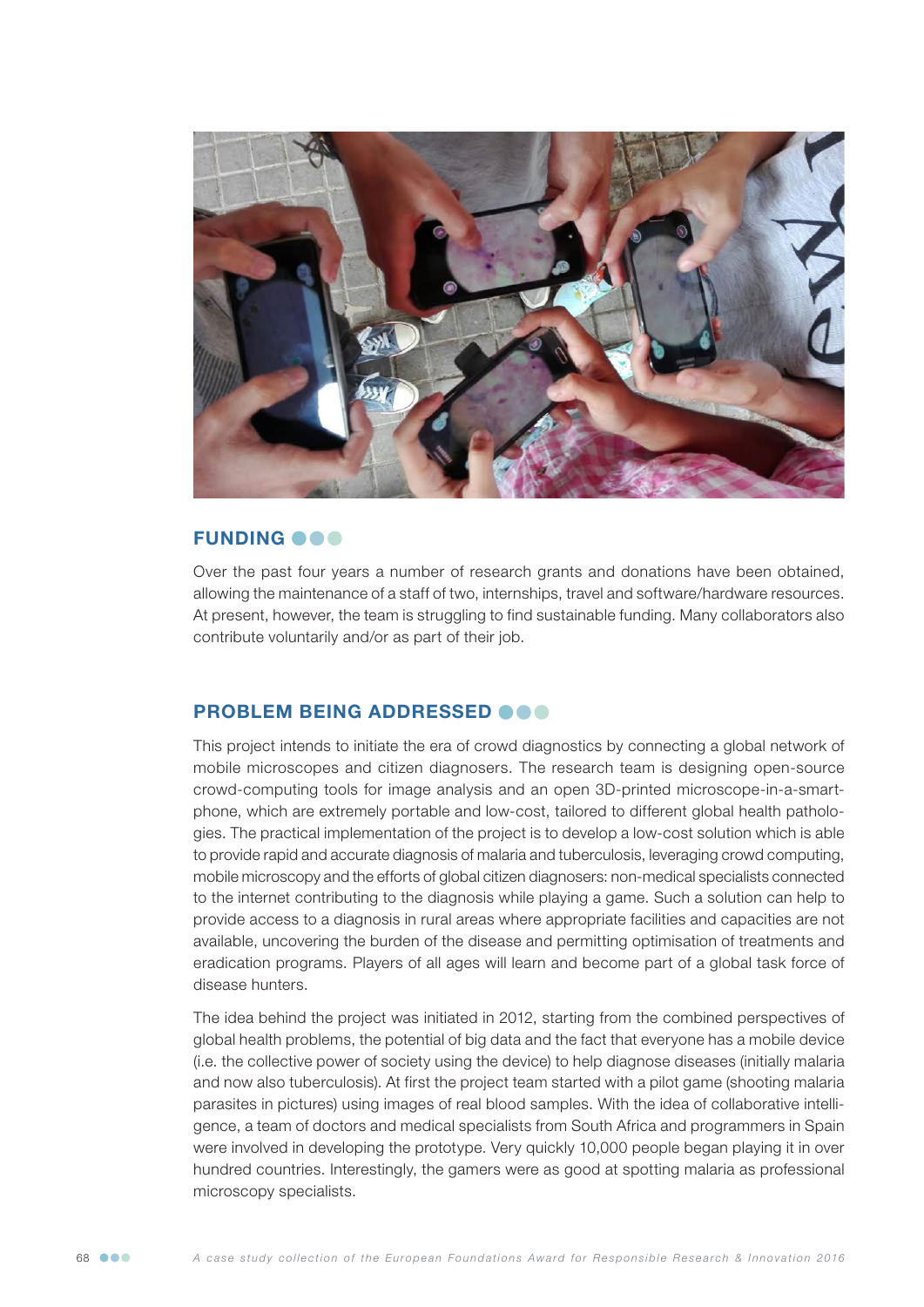# RESEARCH DESIGN AND SOLUTION OOO

The principal idea behind the project is that small diseases that fly under the radar, in terms of scientific interest, can be investigated using public effort (e.g. in games), as can diseases that exist on a mass scale. It relies on mass image processing supported by the public. In future, e.g. in 2020, the majority of Africa will probably be connected to the Internet, allowing for fast diagnosis. In future this should work as follows: a blood sample is taken in a health clinic and transformed locally into an image, which is uploaded, checked very quickly through the game by a large community of gamers (minutes-hours), and then reported. This target should be achievable in 2020. The mobile microscope is not yet available, but it probably will be within three years from now. The team expects the system to allow diagnosis in rural locations where appropriate facilities and capacities do not exist, permitting optimisation of treatments and eradication programs. The premise is that only a small percentage of the time people spend playing video games can already greatly contribute to providing access to diagnosis anywhere in the world. At the same time, gamers will learn about global health, and become part of a global task force of 'disease hunters'.

Research so far has shown that based on information from some twenty non-expert players, it is possible to conduct a malaria image analysis as well as an expert microscopist. The same methodology is currently also being used for tuberculosis. A few months ago, a prototype of the real time technology was tested and a field test was carried out in Mozambique. Support from the virtual community is key, not only to achieve the first real-time collective telediagnosis in history, but also to provide feedback that has been used to adapt and improve the system.

### GRAND CHALLENGE BEING ADDRESSED **@@@**

The main challenge concerns global health. Each year, over half a million deaths and more than 200 million new cases of malaria are identified, and about 1.5 million deaths and 9 million new cases of tuberculosis. This is despite the fact that both are curable diseases. According to the WHO, 40% of suspected malaria cases and 48% of TB cases are not diagnosed by any method. Access to diagnosis is key to the eradication of global diseases which cause millions of deaths each year and has a huge impact on development in low-income countries. However, the new generations that have grown up in the digital era are not fully aware of this problem – we spend millions of hours playing video games with poor social and learning value. We need to find a way to leverage this potential to turn a problem into a solution. The team believes diagnosis could be democratised, while at the same time facilitating learning through games can be a revolution to achieve universal health coverage. Both mass-scale and rare diseases can be collectively diagnosed with the help of citizens, freeing medical specialists to spend more time on patient treatment, conducting research or other critical tasks.

## RESPONSIBLE RESEARCH AND INNOVATION OOO

The main aim is to develop a medical diagnosis protocol that can be digitalised and which makes use of the collective intelligence and capabilities of the public. Digital literacy is increasing exponentially and represents a precious cognitive resource for solving humanity's challenges – multiplying the workforce devoted to image diagnosis – and, perhaps even helping to create new digital jobs as "telediagnosers".